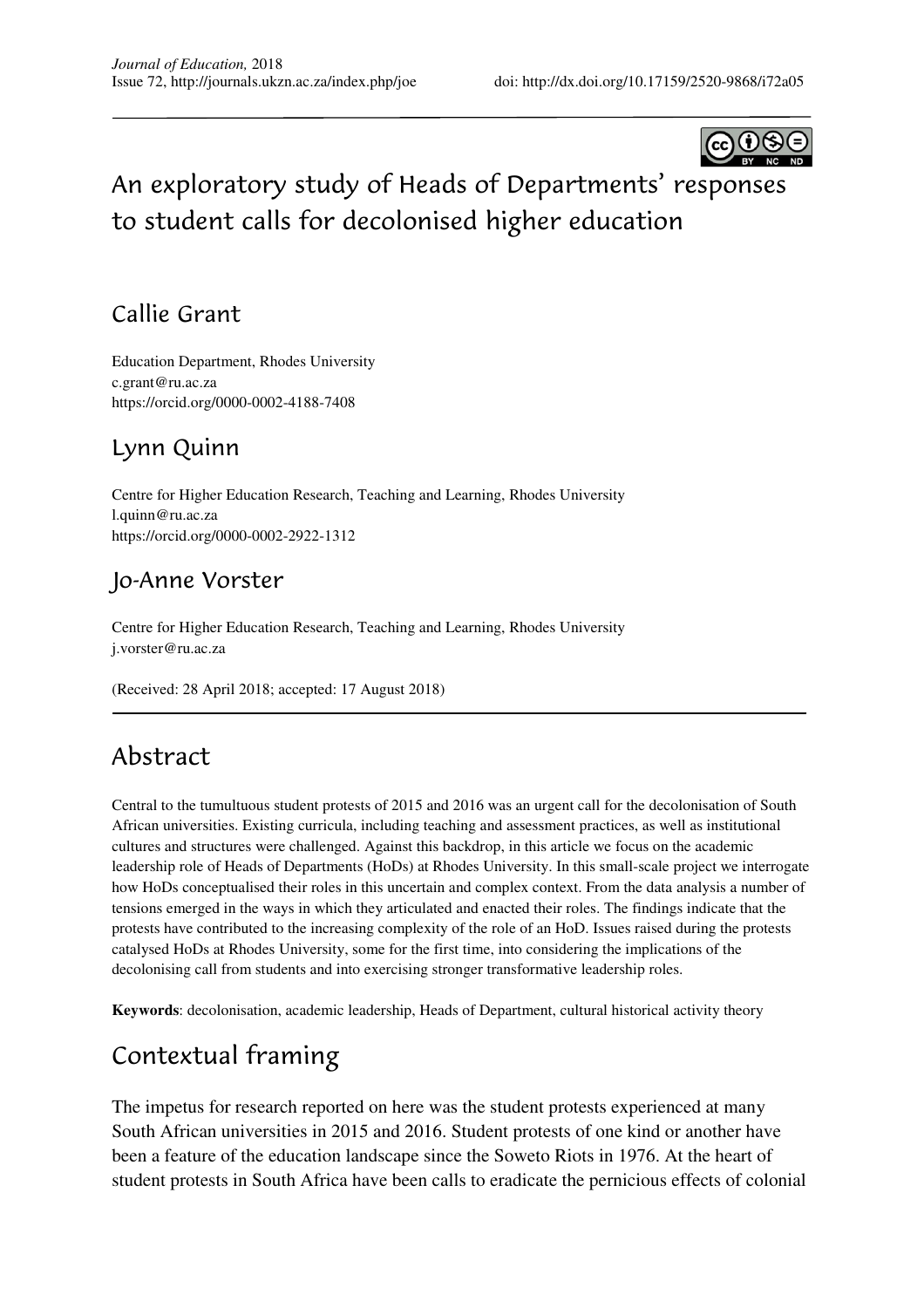rule and apartheid policies on education. The reasons for these protests are complex and varied. Becker (2017), has argued that a full analysis can be undertaken only once all the economic, political, psychosocial, and historical influences have been analysed. It is not our intention in this article to undertake such an analysis of student protests across the sector. Although student protests have been common at historically black institutions for decades, of interest to us was the response to the protests at historically white institutions (HWIs) such as Rhodes University.

Rhodes was established in 1904, to "bolster the British imperial connection" (Maylam, 2005, p.14) and many still regard it as a colonial institution. Despite the work of individuals and groups who have fought against the effects of colonialism and apartheid at Rhodes for decades, the events of 2015 and 2016 showed that

although Rhodes University prides itself on being a liberal, diverse, universal and accepting space, for many students Rhodes is not. It is rather a home for those who are white and middle class, or those who are prepared to assimilate into whiteness and the middle class. (Alasow, 2015, n.p.)

For Meth (2017), "It is arguable whether there has been any significant opening up of spaces at Rhodes for the flowering of epistemologies, ontologies, theories and questions other than those that have long been hegemonic and that have exercised dominance" (p. 105). Rhodes ranks regularly as the university with the best undergraduate pass rates in the country. However, on closer scrutiny it is clear that pass rates are still skewed along racial lines with proportionately many more black than white students failing and dropping out. The recent protests at Rhodes were fuelled largely by black students calling for the decolonisation of an institution that they experienced as alienating, partly because it is modeled on traditional British universities that valorise Western forms of knowledge and pedagogy. Students critiqued the hidden middle-class values that characterise Rhodes.

Rhodes experienced three sets of student protests, one related to sexual violence, another that focused on the untransformed institutional culture of the institution, and the more widespread ones calling for free higher education. Each of these protests has prompted some academics and academic leaders to think much more critically about the ways in which ideas, beliefs, values, and academic histories influence curricula and pedagogic choices.

In this article we report on the findings of a small slice of the data from a case study in which we probed whether and how the protests conscientised HoDs at Rhodes to think differently about their roles as academic leaders. We argue that at Rhodes, and perhaps at other HWIs, it was as a result of these protests, experienced by some as sudden and unexpected, that many academics and academic leaders began, for the first time, to understand how their taken-forgranted curricula, choices of knowledge, teaching and assessment methods were affecting the majority of black students.

In the first part of the article we provide a brief overview of the causes and implications of the student protests, predominantly at HWIs. Next, we explore the changing roles of HoDs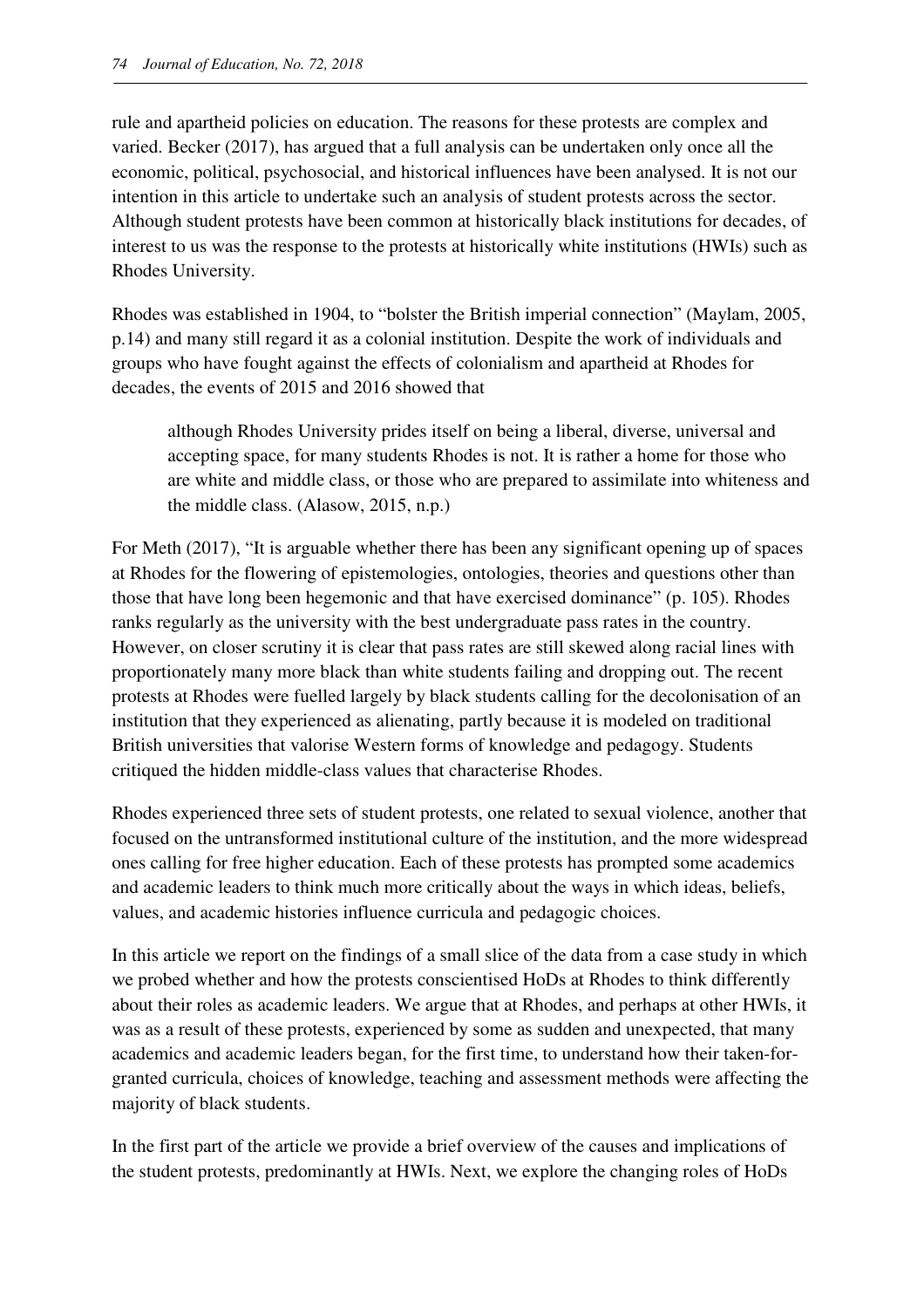brought about by increased pressure as a consequence of the growing demands from within and beyond the universities themselves. We argue that HoDs play a crucial role in how academics engage with one another and with students about the academic projects in their disciplines. Following that we outline the methodology of the study. We conclude with a discussion on what our study uncovered about how HoDs at Rhodes understood their roles and their responses to the students' calls for the decolonisation of Higher Education (HE).

### Student protests: 2015 and 2016

In South Africa, after 1994, there was an awareness of the strong imperative to transform all aspects of the HE sector to eradicate the negative effects of colonialism and apartheid. Although there have been some changes, the sector has remained largely untransformed. In 2009, Saleem Badat, then vice-chancellor of Rhodes, wrote that

the troublesome stasis and continuities in conditions and institutions include: limited access to students from working-class and rural poor social origins, the social composition of academic staff which remains largely white, limited decolonisation, de-racialisation and de-gendering of knowledge production, and institutional cultures dominated by historical tradition. (p. 455)

By early 2015, the bubbling discontent with the status quo among many students erupted in the form of widespread student protests at South African (SA) universities. At HWIs particularly, students expressed anger at the slow pace of change in relation to institutional cultures, the predominantly white academic staff complement, and the fact that curricula, teaching, and assessment had not been adapted to respond to the more diverse student body. It is an indictment of these institutions that it took increasingly violent protests for academics to begin to understand the extent to which many students felt alienated from the institutions and their ways of working.

These protests were sparked largely by a University of Cape Town (UCT) postgraduate student who poured human waste on the statue of Cecil John Rhodes because students saw the statue as a symbol of an institutional culture of alienation, racism, and exclusion (Mamdani, 2016). These protests quickly spread to other institutions, disrupting academic activities and, in some instances, led to violence, injury, and the destruction of property. At Rhodes, the Rhodes So White movement raised similar issues related to calls for the decolonisation of universities. The slogan "we can't breathe" was used to epitomise the nature of the suffocating institutional culture. The Open Stellenbosch movement tackled issues of racism more generally, and students at both Stellenbosch University and the University of Pretoria protested against institutional language policies (see Badat, 2016).

Early in 2015, the office of Institutional Culture and Equity at Rhodes organised a conference on curriculum. At this event a small group of black students and staff, with support from a group of postgraduate students from the University of the Witwatersrand, made very clear their anger at the slow pace of change in relation to curriculum at Rhodes. Soon after that, in solidarity with the UCT protesters, Rhodes students established the Black Students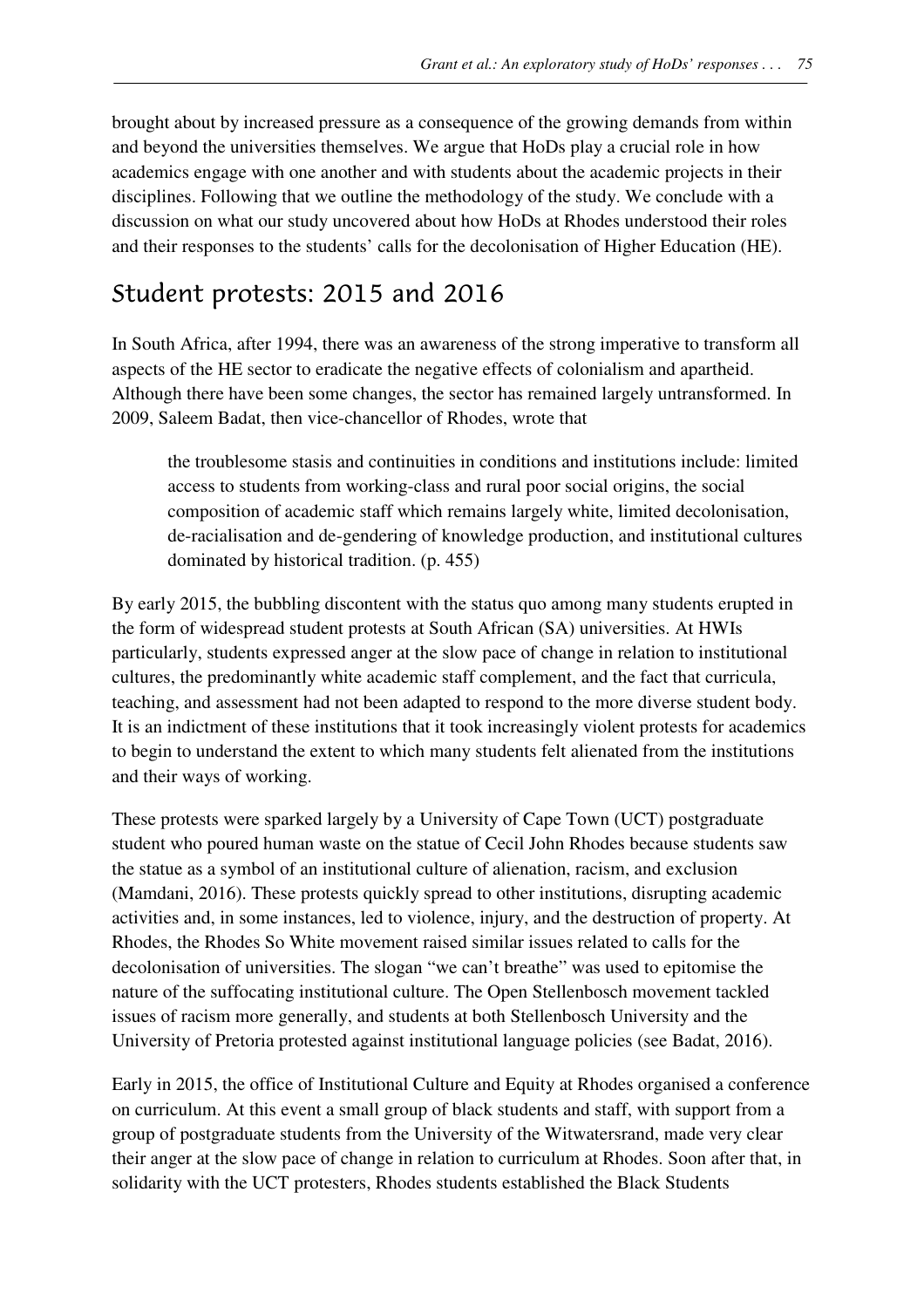Movement. Naicker (2016) said of this movement, "They too were troubled by the institutional culture at Rhodes, the composition of academic staff, and the curriculum, which did not reflect the locality of the university or its place within the African continent" (p. 54).

By late 2015 and early 2016 at many institutions, including Rhodes, the student protests moved their focus to tuition fee increases, student debt, financial aid, and the desire for free higher education. These issues are strongly linked to the calls for decolonising education since they point to the continued racialised inequalities between the rich and the poor in South Africa (CMoloi, Makgoba, & Miruka, 2017). Naicker (2016) argues that embedded in the student protests are deep concerns for the ways in which "race and class privilege have been reified in South African universities" (p. 53).

In the literature, authors offer a range of ideas regarding what is meant by decolonisation and they highlight different aspects of this complex process (De Oliveira Andreotti, Stein, Ahenakew, & Hunt, 2015; Maldonado-Torres, 2011). For the purposes of our analysis we chose to use the concepts of epistemic inclusion/exclusion and social inclusion/exclusion to explore HoDs' understandings of the calls to decolonise HE.

#### Epistemic and social inclusion/exclusion

At the heart of curriculum is the selection of knowledge to which students are introduced the disciplinary canons that are drawn from. Given the history of colonialism and apartheid, the selection of knowledge has been strongly biased towards a Eurocentric canon that universalises knowledge, thus attributing truth only to a Western way of knowledge production. The reason for this bias towards a Eurocentric canon is that most academic staff members in SA universities are white and many black academics have themselves been schooled in Western/ Eurocentric traditions and find it difficult to think beyond their firmly entrenched disciplinary identities and canons (Heleta, 2016).

The curriculum content in most disciplines gives students the message that Western knowledge is all powerful and that it excludes the possibility of their seeing the value of other kinds of knowledge. As Leibowitz (2017) has pointed out, such curricula are "inadequate to solve the problems of social injustice and inequality of our times" (p. 101). The almost universal use of Western knowledge traditions in curricula has contributed significantly to the epistemic and social exclusion experienced by many students. It has resulted in "a hierarchy of superior and inferior knowledge and, thus, of superior and inferior people" (Grosfoguel, 2007, p. 214).

Mbembe (2015) and Ngugi (1981) argue that universities need to completely re-vision and restructure their curricula to ensure that the knowledge introduced to students includes a range of different knowledges and that Africa should be at the centre of all curriculum decisions. Visvanathan (2016) has talked about the need for bringing a "democracy of knowledges" together in dialogue. However, before this can happen academics need to be aware of the systems that have been, and still are, in place that have enabled epistemic/cognitive injustice. "Cognitive justice recognises the right of different forms of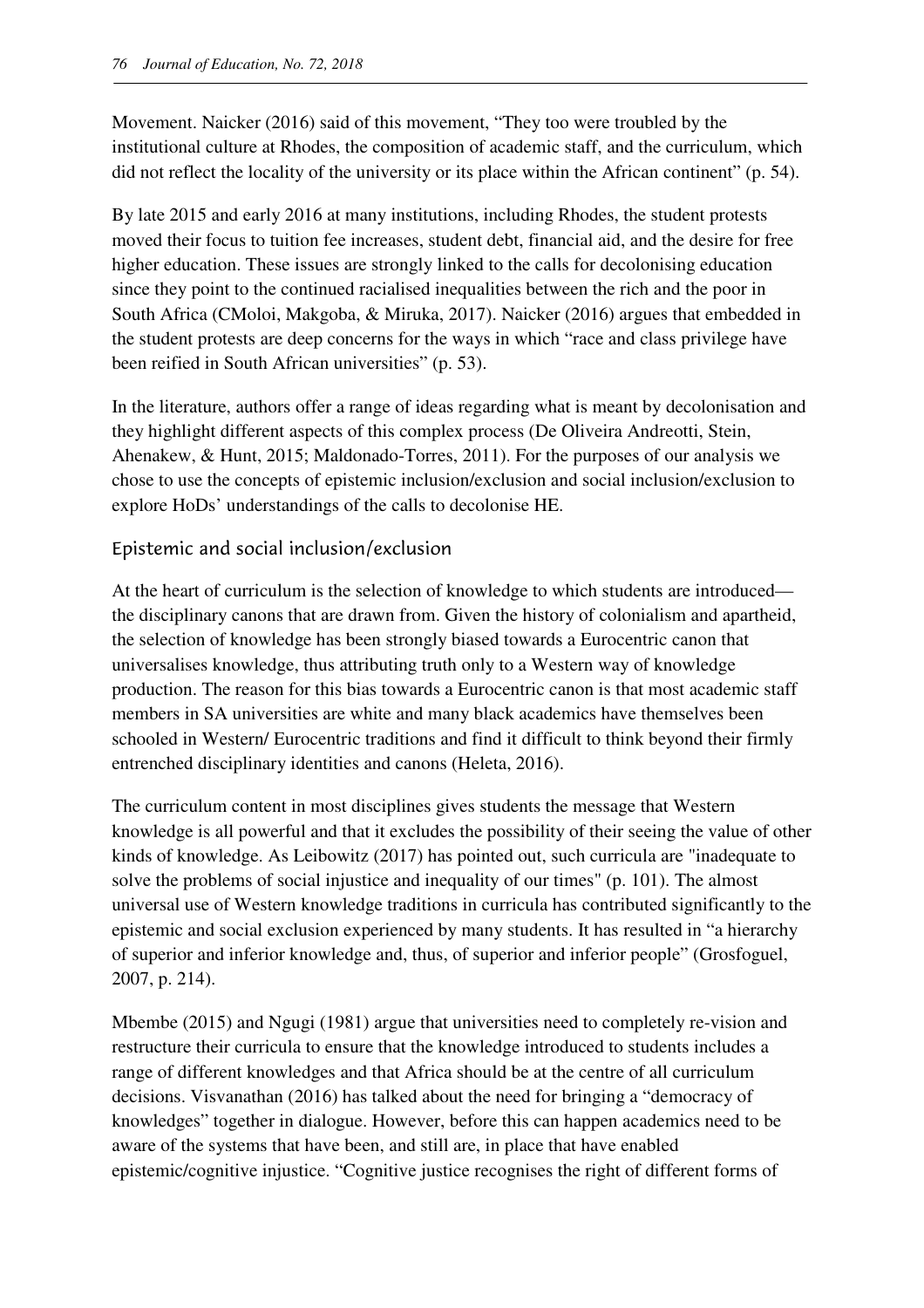knowledge to co-exist but adds that this plurality needs to go beyond tolerance or liberalism to an active recognition of the need for diversity" (n.p.).

According to the Department of Education (DoE) (2008), after 1994 there was to be a "reorientation away from the apartheid knowledge system, in which curriculum was used as a tool of exclusion, to a democratic curriculum that is inclusive of all human thought" (p. 89). The student protests made it abundantly clear that there had been little progress in this regard. As the DoE report states, the curriculum "is inextricably intertwined with the institutional culture and, given that the latter remains white and Eurocentric at the historically white institutions, the institutional environment is not conducive to curriculum reform" (p. 91).

Particularly at HWIs, approaches to curriculum, teaching, learning, and assessment are still based on assimilationist models that position black students as deficient. It is therefore unsurprising that most black students in these institutions feel both epistemically *and* socially excluded and that this was highlighted during the student protests. Black students, particularly those from working class backgrounds, felt that the culture rendered their presence on campuses invisible (Mbembe 2015). Increasing numbers of black students in elite institutions (such as Rhodes) described experiencing these cultures as white. The protests made it clear that many students were highly critical of and questioned "the very foundations and practices of the liberal institution" (Naicker 2016, p. 57). Institutional cultures at HWIs made them feel separate from the socio-cultural life of the university and the academic project. Leibowitz (2017) has stressed that learning is not only cognitive, it is "active, affective and experiential" (p. 97); knowledge cannot be separated from coming to know.

According to the current vice-chancellor of Rhodes University, Sizwe Mabizela, decolonising means more than rethinking what and whose knowledge is selected for curricula. The student protests made it clear that black students at institutions such as Rhodes do not feel at home and that there is little "recognition and appreciation of different lived experiences that students bring with them into the classroom" (Mabizela, 2015, n.p.). Some of the pedagogic, and especially assessment practices employed are not aligned with who students are as people; students are arguing for "greater recognition that teaching and learning is not only an epistemological project, but, in essence, also an ontological one" (Vorster & Quinn, 2017, p. 9).

From the preceding sections it is clear that the changes students called for were complex and required HoDs to interrogate their understandings of and responses to the students' calls and the implications of these for their roles as academic leaders.

## The roles of HoDs in higher education

Nguyen's (2013) review of forty years of literature on the roles of HoDs in universities in the West recognises that while some roles are shared, others differ markedly across contexts. HoDs are usually responsible for managing staff, students, curricula, resources, and budgets; communication with senior management and others within and beyond the institution; and for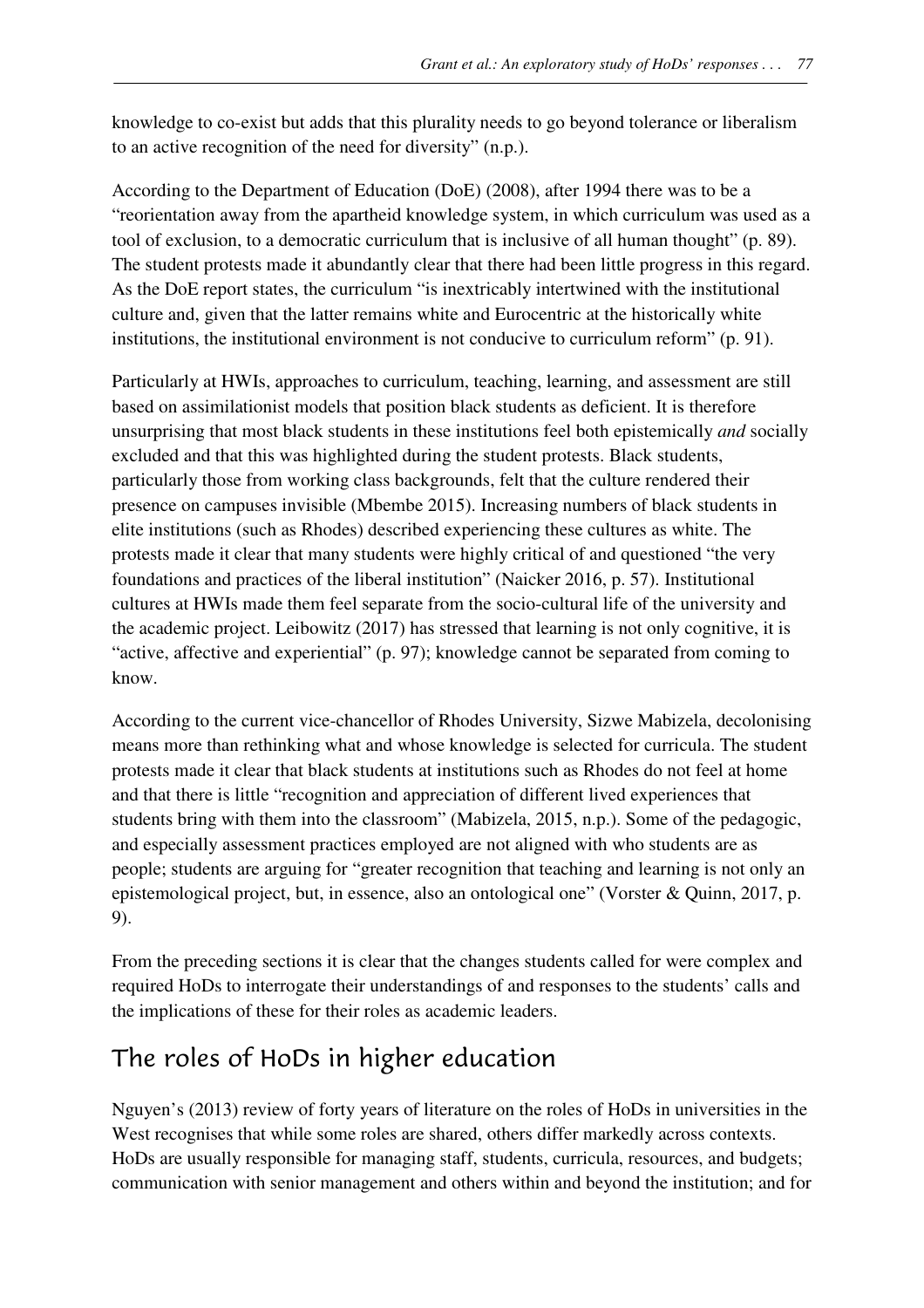the professional development of staff (Sewerin & Holmberg, 2017). Globally, the roles of HoDs have become much more complex as a result of the influences of, among other things, the massification of universities and the concomitant increase in student diversity, the emergence of the knowledge economy, and the ubiquitousness of information and communications technologies. These changes have led to fiscal constraints and to increasing managerialism and the bureaucratisation of universities and probably represent the most serious challenges with which HoDs have to contend. These changes have led to the erosion of the traditional collegial leadership and decision-making roles of HoDs (Bryman, 2007). Jansen (2005) has argued that leaders who focus on "narrow administrative tasks" (p. 205) do so at the expense of much needed strategic approaches required to rethink and reposition institutions and their activities in response to contextual imperatives.

In South Africa, HoDs have also had to respond to the national policy agenda aimed at transforming HE by, *inter alia*, concentrating their efforts on changing the demographic profiles of their staff and students. Although there has been some focus on transforming curricula, pedagogy, and assessment to facilitate epistemological access for students from educationally disadvantaged backgrounds, the changes that have taken place have been woefully inadequate. Shields (2006) has warned that it is "[a]t our peril, [that] we ignore some of the increasingly strong critiques of educational organisations themselves and of their role in perpetuating inequalities in democratic societies" (p. 64). She has argued that what is needed to address these issues is *transformative* leadership. When HoDs focus only on management and administration they are more likely to pursue forms of leadership, such as transactional and transformational leadership, that focus inwards on the organisation rather than outwards on the society in which the organisation is located. *Transactional* leadership is about exchanges to achieve mutual benefit while *transformational* leadership is directed at improving the effectiveness of organisations (Shields, 2009). These modes of leadership are increasingly inadequate in a country such as South Africa because they ignore the influence of social inequality on the practices of educational institutions, including universities.

In the SA context where the effects of long-term racial segregation and discrimination are ongoing, what is needed is *transformative* leadership. Transformative leadership can be understood as "an exercise of power and authority that begins with questions of justice, democracy, and the dialectic between individual accountability and social responsibility" (Weiner, 2003, p. 89). It is essentially value-based leadership in a given social context that "can open up new possibilities for transformation and change" (Astin & Astin, 2001, p. 2).

The aim of transformative leadership is thus to contribute to creating a socially just and democratic society that recognises diversity and offers equal opportunity to all (Shields, 2009). HoDs with a transformative agenda will therefore recognise the need to engage in dialogue with staff and students about difficult issues of equity, and equality, and inclusion as an integral part of their role.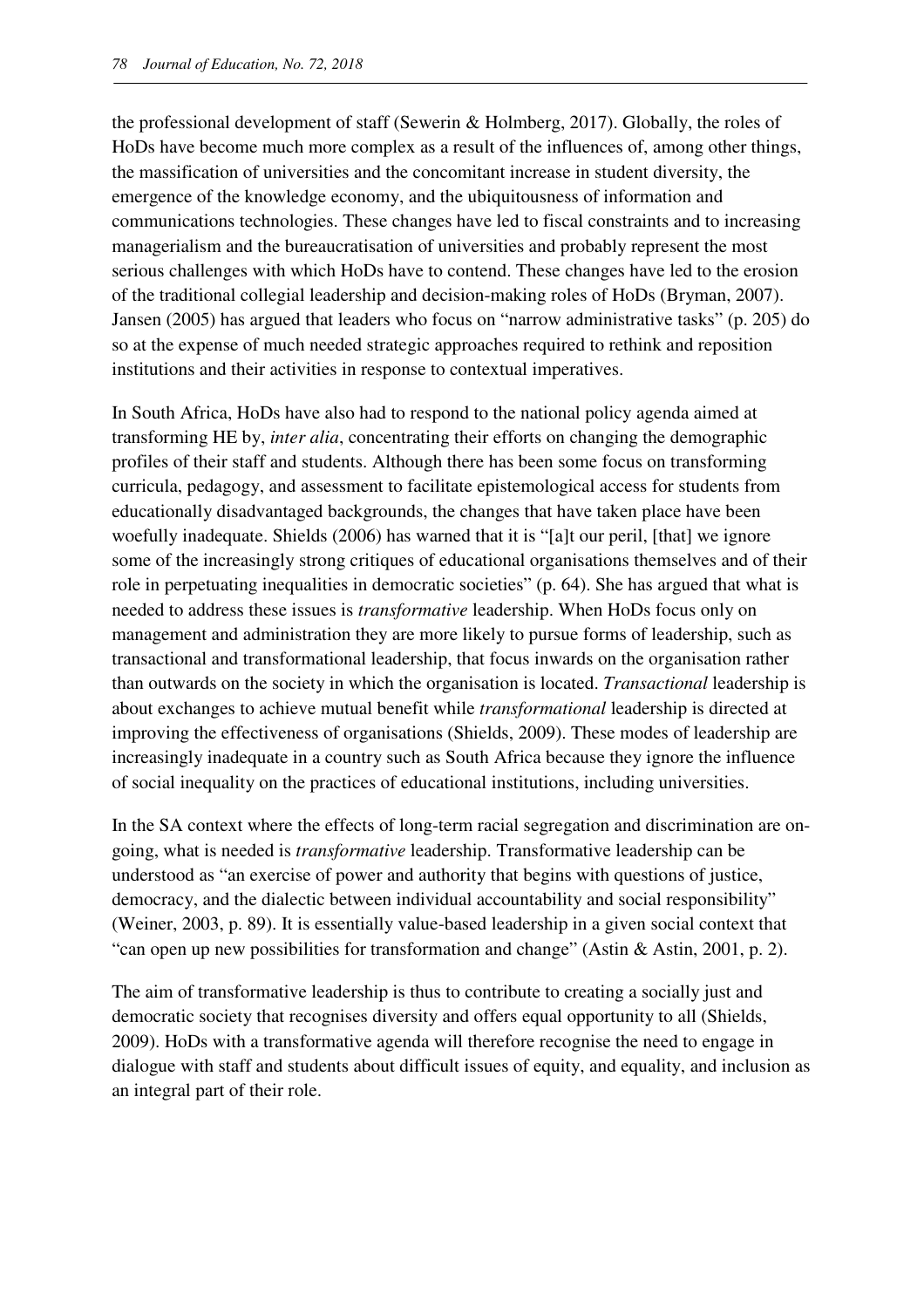## Methodology

The main research question for the study was: How do HoDs at Rhodes University conceptualise their roles in the context of the calls to decolonise higher education in South Africa? The data generation was undertaken in two phases. In the first phase, a questionnaire was designed for HoDs that was piloted and revised before it was administered electronically through google forms. The questionnaire was made available to all Rhodes HoDs, a total of 42. There were 20 responses (a 48% return rate). Completed questionnaires were labelled Q1 to Q20 and responses analysed to identify major themes. The data for this phase of the research was limited and did not allow for in-depth probing of HoDs' perceptions. It was intended to give us a broad sense of whether and how HoDs responded to the students' calls for decolonised higher education. Although not reported on in this article, the second phase of the data generation process involved in-depth semi-structured interviews with HoDs as well as document analysis. However, for this article we drew only on the questionnaire data to present a largely descriptive account of how the HoDs at Rhodes responded to the decolonisation calls, focusing specifically on the following questions.

- How do HoDs understand the calls to decolonise HE?
- How would you describe your role as an HoD at Rhodes?
- In what ways have the recent changes in the HE context influenced your role as an HoD at Rhodes?
- In what ways have HoDs' leadership practices changed in response to the calls for decolonisation?

Ethical approval was obtained for the project from the Centre for Higher Education Research, Teaching and Learning Ethics Committee and the Director of Human Resources. Although we undertook to try not to reveal individual participants' identities, we also acknowledged to participants (in writing) that, given the small size of Rhodes, they may be identifiable. In a bid to protect participants' identities we chose not to disclose the departments they head. We also made it clear that a study of this nature was bound to result in critiques of the University and even of the stances of individuals who participated in the study. However, we believe that critique is important in universities and that in this case we will ensure that the critique is constructive and does not result in any reputational risk for the University or individual HoDs.

In the following section we provide an analysis of the questionnaire data using some of the concepts from the literature on decolonisation and leadership in HE as discussed above to better understand how HoDs conceptualised their roles in a changing context and their initial responses to the students' calls for decolonisation.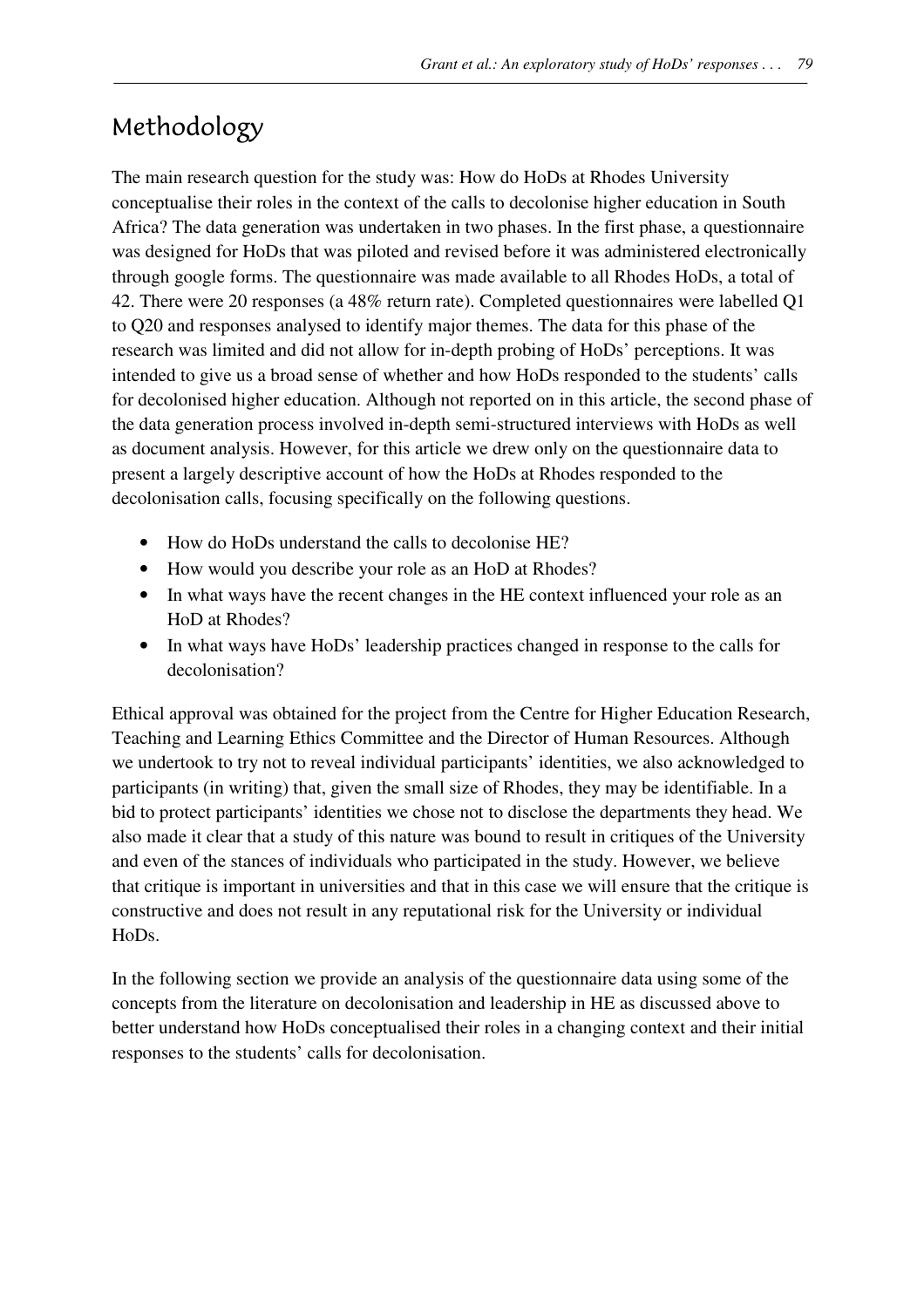## Analysis and discussion

#### Understanding the need to decolonise higher education

The responses to our first research question showed that the protests were a stimulus for HoDs to confront the reasons for the protest and to begin to grapple with what decolonisation might mean for the institution and for their role. From the data it is evident that tensions existed in the HoD collective since not all HoDs understood the need to decolonise at all or in the same way.

A number of HoDs expressed the opinion that the institution needed to "reconceptualise", "reshape", and "rethink" many of its existing ways of being and its practices. For some this entailed an imperative to take into account the African context "and what that means for institutional practices" (Q3). Some suggested a need to change approaches to teaching and research; for Q8, they need to "cater for the unique challenges we face in South Africa and Africa, while still remaining a world class university." For Q14, rethinking the university is about questioning "white western ways of relating, doing, and engaging; to resist arrogance and patronising knowledge-bearing, to embrace and explore diversity in the many dimensions of academia." Although these excerpts do not make explicit the complexity and diversity of different knowledge systems, they show that HoDs are beginning to grapple with what decolonising means. This suggests a need for more spaces of engagement in which university leaders and academics can share their understandings of how universities might be transformed. For Q5, "It would be useful to have forums where one can talk about and discuss [role reconceptualisation] but then again the results of this research could be a start."

In expressing their emerging understanding of decolonisation, some HoDs recognised the importance of challenging the relevance of the rules and symbols of universities in Africa such as Rhodes. For some, Rhodes' institutional culture and many of its traditions, policies, and practices needed to change if Rhodes is to become a truly African university. For example, Q15 expressed the opinion that if Rhodes were to be regarded as a "home for all" this could "only be achieved if current attitudes and values are challenged." Likewise, Q3 described how "reshaping universities would include reviewing institutional practices, rituals and symbols, amongst other things."

In addition, critiquing taken-for-granted curricula and teaching and learning practices was viewed as crucial for decolonising the academic project. Q3 challenged colleagues to examine "whether our curricula can reflect the (South) African and global South contexts more appropriately" and Q2 underscored the need to "introduce worldviews that have hitherto been marginalized, and sometimes even labelled in very problematic and stereotypical ways."

Some HoDs have begun to understand, in theory at least, that "real transformation will entail the radical process of including the methods, people and ideas that have been systematically excluded from our society" (Alasow, 2015, n.p.). However, it remains to be seen how this theoretical understanding has been or will be translated into transformed practices.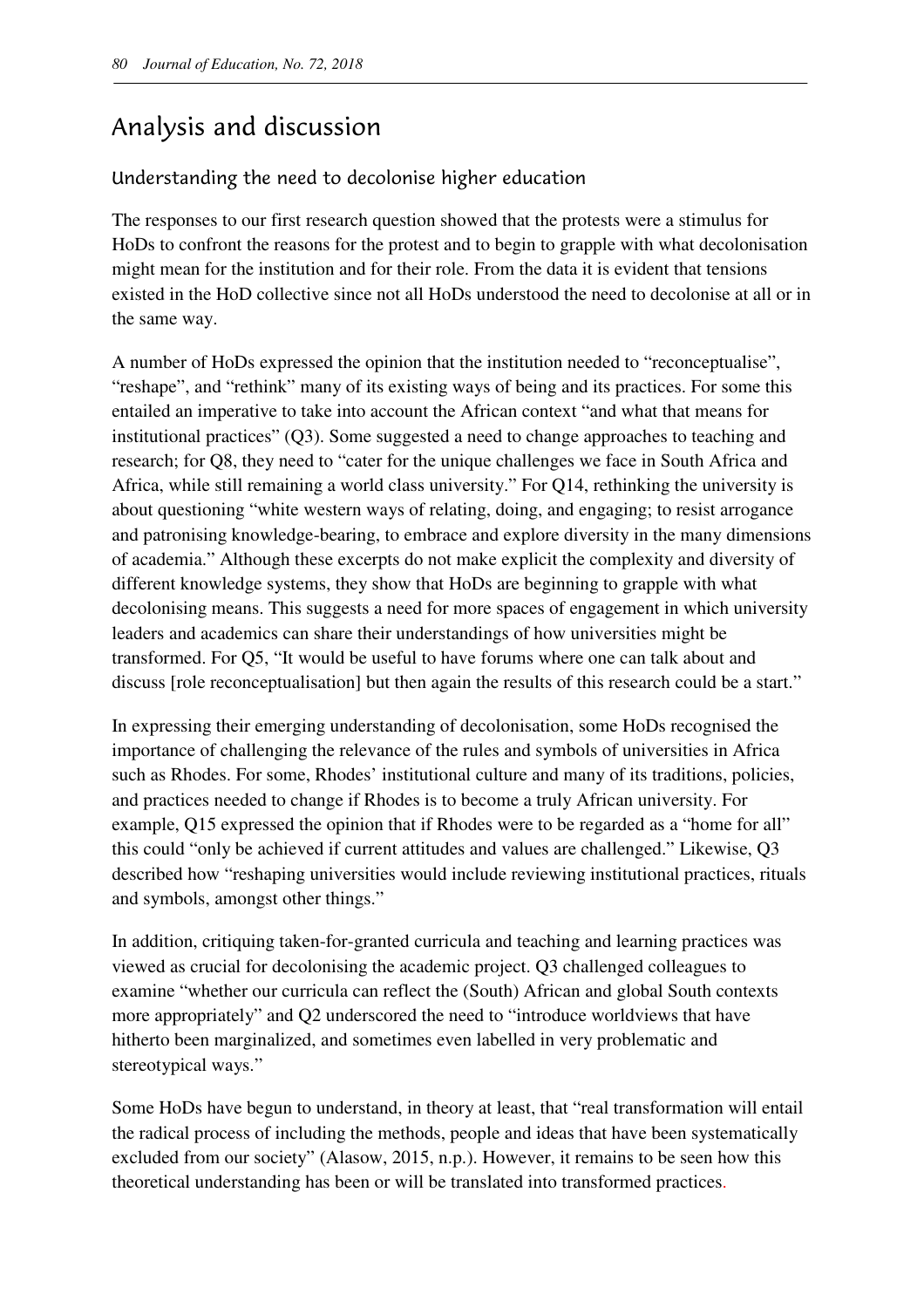Although, while the majority of HoDs (approximately 80%) seemed prepared to engage at some level with the calls of the protesting students, others were either not persuaded by the decolonisation call or thought it had little bearing on their disciplines: for Q7, "The idea applies little to us" and Q10 said, "I have no understanding of what it means. The term decolonise is so general." Q17 referred to the call as "poorly defined populism." Understanding these responses, particularly in relation to the differences between the humanities and the sciences, requires further investigation and will be taken up in the second phase of this research.

#### HoD role conceptualisation

The roles of the HoDs at Rhodes were understood generally in relation to the traditional pillars of HE: teaching, research, and community engagement. For example, Q13 spoke of his/her role as providing "academic leadership in terms of [all aspects of] the academic project." Because not all HoDs understood decolonisation in the same way, tensions emerged in how they conceptualised their roles. The tensions were caused by the struggle to navigate the messiness of balancing the transformative leadership and bureaucratic management aspects of their role. The data suggests that while some HoDs wished to exercise transformative leadership which would contribute to enhancing social justice and democratic values, changes in the HE landscape globally, and at Rhodes, have made this difficult. This has led to many of them seeing their roles as predominantly managerial and administrative. As Q18, put it, "HoDs have less time to concentrate on leadership as they are required to be administrators instead" while Q20 said, "I don't see myself as a 'leader' [but] more as an administrator"

Historically, policies and practices at universities like Rhodes have privileged academic freedom, a heterarchical division of labour and what Bush (1995) refers to as a collegial leadership model. However, recent changes resulting from neoliberal influences have resulted in bureaucratic, top-down forms of management, which are perceived by the HoDs as undermining their ability to exercise meaningful transformative leadership. Q20 said, "There's a huge amount of bureaucracy to get on top of; and endless, endless meetings!" For Q12, instead of values-based leadership, the role "has somehow become about ensuring safety of buildings and building layers of bureaucracy, and less about the 'academic project.'" These excerpts suggest a growing sense of frustration on the part of HoDs in response to the shifting institutional norms.

Thwarted by these institutional constraints, a few HoDs argued that what was needed were more enabling conditions for exercising transformative leadership in more meaningful ways: "let HoDs 'read' the situation for themselves and give them space to 'lead the way out' as partners with departmental staff, not bureaucrats expected to 'toe the line, or else' type of thing" (Q2). Q17 called for a climate in which HoDs have more influence "to shape the academic project and push back on the considerable administrative bureaucracy." However, Q4 observed that some HoDs "have a tendency to operate under a 'deficit mentality'" and suggested that they make excuses for "why things cannot be done rather than what can be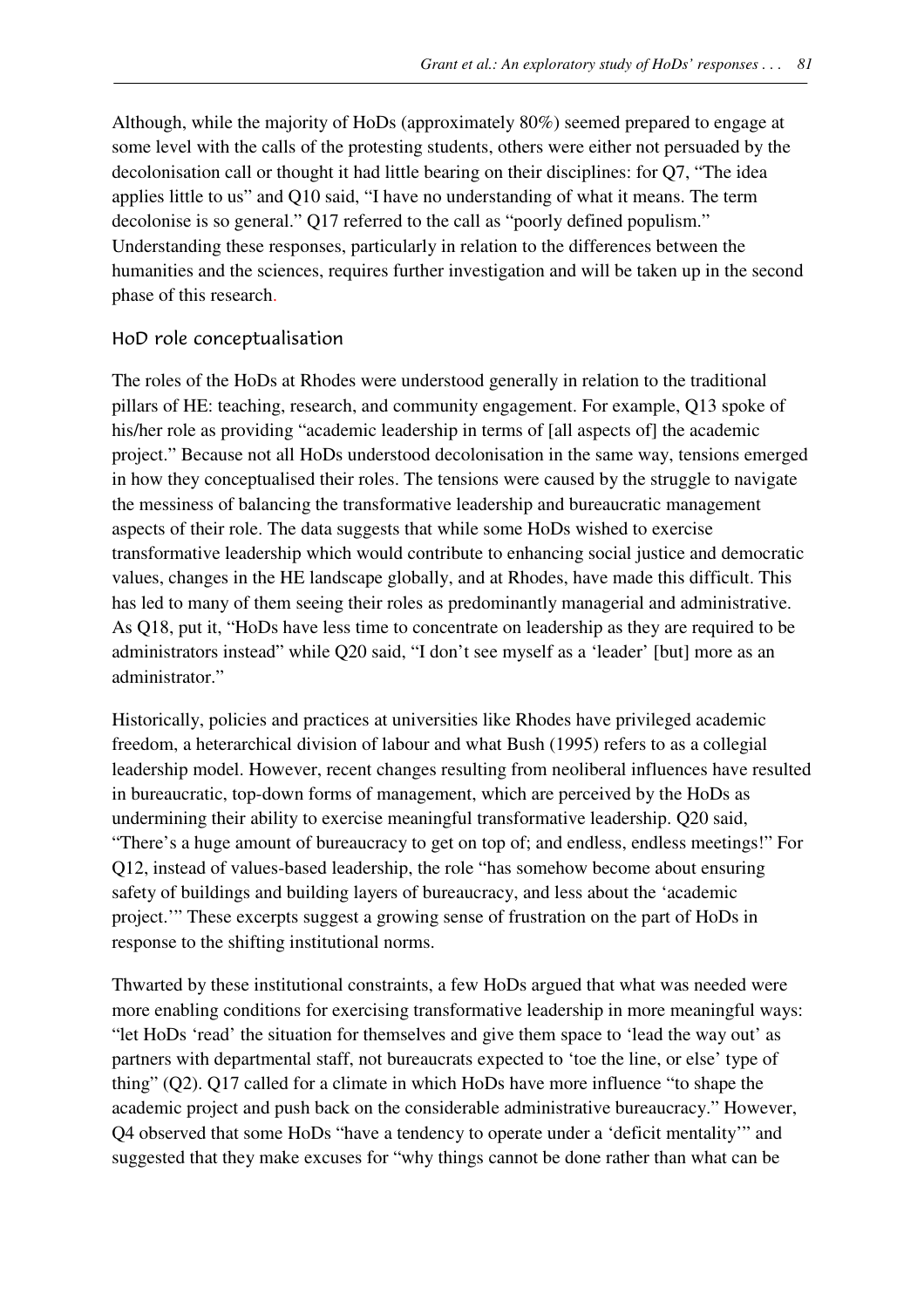done." In addition, this respondent commented that at Rhodes "we take a long time to make decisions, indicating a lack of decisiveness."

Despite the tensions highlighted in this section, the discussion that follows provides examples of individual HoDs beginning to respond in concrete ways to the issues arising from the student protests.

#### Actions in response to the decolonisation calls

While a few HoDs were perplexed and resistant to calls to decolonise HE, for the majority, the calls were a stimulus to rethink their academic leadership role. Predominantly schooled in Western ways of thinking, some HoDs admitted that until the protests, they were oblivious to, or underestimated the extent of, dissatisfaction in the broader student community. The disruption of the status quo catalysed HoDs into seeing, listening, and acting in different ways. It opened up new possibilities for transformation and change and the opportunity to lead in more transformative ways. Actions in response to the protests varied. For Q11, a starting point entailed "[taking] a good hard look at our university culture, staff and curriculum and [making] ourselves more representative of, and relevant to, the African context and the majority of our students." The imperative for HoDs was now to listen more carefully and, following Engeström (2015), hear the students, in a spirit of multivoicedness. This call to action is captured here.

My colleagues and I are aware that the student protests are in a sense an indictment of the fact that we have not sufficiently understood the extent to which many students have felt alienated from the institution and its ways of working, including in relation to curricula and pedagogic practices. As HoD [my] role is to influence academic practices, it is important that I understand the substance and implications of the students' calls for changing the institution and to consider how best to respond to the calls. (Q3)

HoDs reported on a number of new practices that were introduced (or that they were planning to introduce with colleagues in the departments) that aimed to mitigate the effects on students of epistemic and/or social exclusion.

#### *Epistemic inclusion*

In the data it was evident that many HoDs believe that Western forms of knowledge, traditionally privileged in most departments at Rhodes, should be open to critique. Q11 explained the importance of "recognising different perspectives, values, worldviews, indigenous knowledge, African scholars and scholarly work, locally applicable examples and case studies, social justice and economic issues especially in relation to living in the global South." This growing awareness of the importance of knowledges from the global South is also illustrated in Q4's response.

We always stress locality (global/local) in our context. Our focus is on leadership for sustainability. We apply our 4 E model: Economy, Ethics, Ecology and Equity. We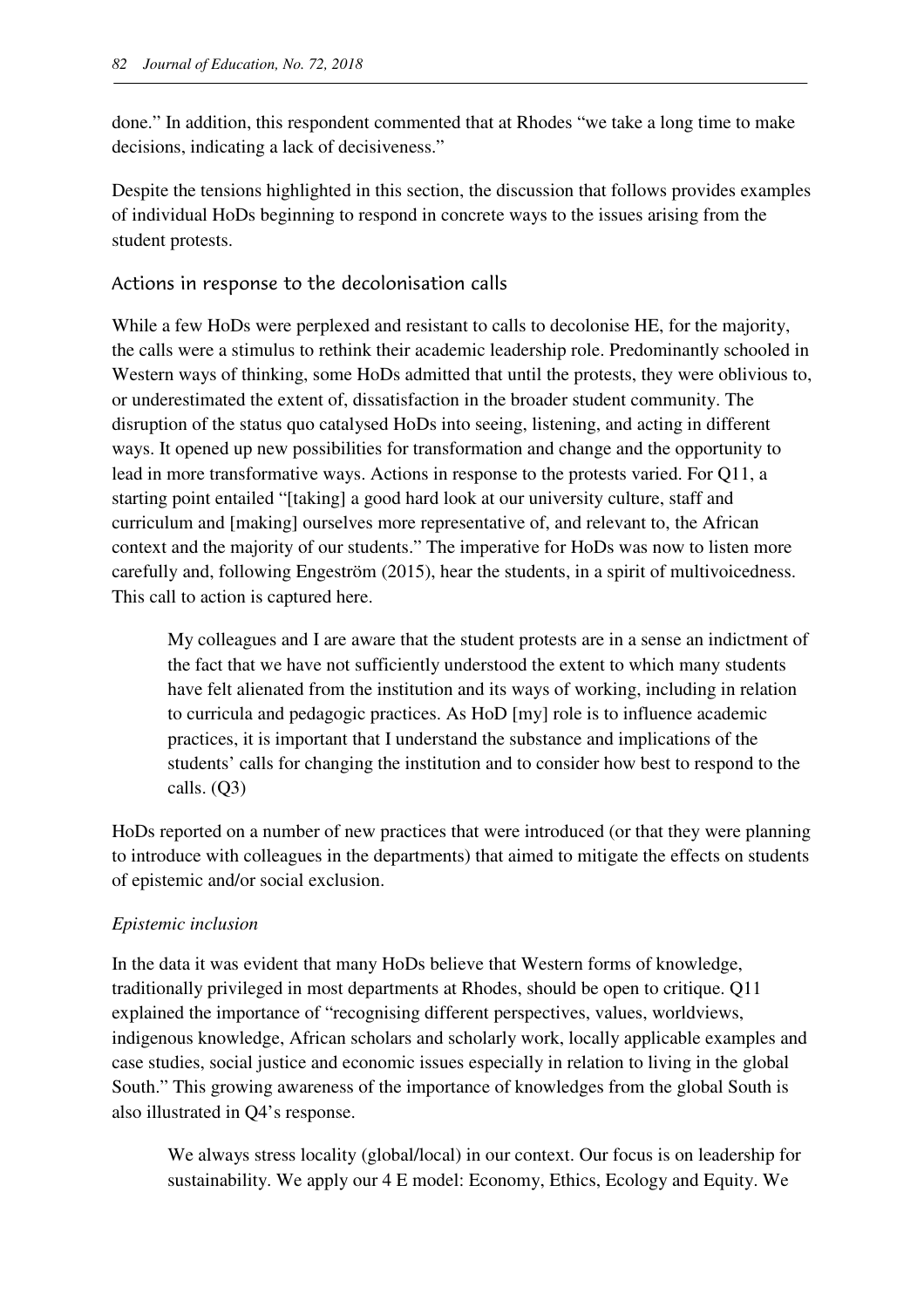actively teach African Leadership. Our qualification is internationally accredited. So, for us it is a constant interrogation. We are looking at initiatives to introduce the other official languages into our teaching.

The protesting student voice alerted HoDs to the need for critical curriculum engagement and revision; for Q7, "[We need] to make the curriculum more African." Extending this idea, Q3 described how "we have been made more aware of what we include and exclude from our curricula and are thinking about how we can make it possible for [students] from a broader range of contexts and academic experiences and practices to complete our courses successfully."

From the questionnaire data it would seem that although some progress has been made in terms of understanding the need for challenging traditional disciplinary knowledge, not all HoDs are fully aware of how current knowledge traditions have contributed to epistemic injustice. Not all academics at Rhodes seem ready to move beyond tolerance of differences to an understanding of what an active recognition of drawing on a plurality of knowledges may mean for their curricula (see Visvanathan, 2016). The data points to differences among HoDs from different disciplinary backgrounds, with those from the sciences particularly finding it more difficult to envisage thinking beyond traditional scientific knowledge.

#### *Social inclusion*

In addition to acknowledging the importance of epistemic justice, most of the respondents also recognised the importance of social inclusion for student learning. In the face of the disruptions, a number of the HoDs spoke about their understanding that it was important for them to create a culture of inclusivity in their departments so that all students and staff felt that they belonged. Diversity in the staff and student population and the need for different kinds of relationships were both acknowledged. As Q9 observed, "Relationships are changing, at least for a few members of staff, to move away from a 'colonial' model." Regarding the increasing diversity of the student population and efforts towards social inclusion, Q4 said, "Different views must be respected. There isn't a one size fits all. I certainly don't want to suggest that this is a threat, it is a great opportunity." The protests, it seems, triggered an awareness of the need for continued efforts towards more inclusive ways of being, for students and staff alike. What is not clear from the data and needs to be probed further is whether HoDs (and their colleagues) have really understood how alienating the culture of an institution like Rhodes can be for some black students and staff and whether they have moved beyond seeing their role as facilitating the assimilation of black students and staff into the existing middle-class, white culture at Rhodes.

From the data it emerged that tensions were experienced within some departments in relation to how academics and HoDs responded to the protests. "Certainly, HoDs had to deal with crisis issues, unhappy staff and students . . . coping with stressful situations" (Q4). Q16 described how "some colleagues are impatient with the rate of change; others are threatened and uncomfortable. Dealing with people's heightened emotions has become the workplace norm, under these circumstances." Q6 was of the view that "it's hard to convince people that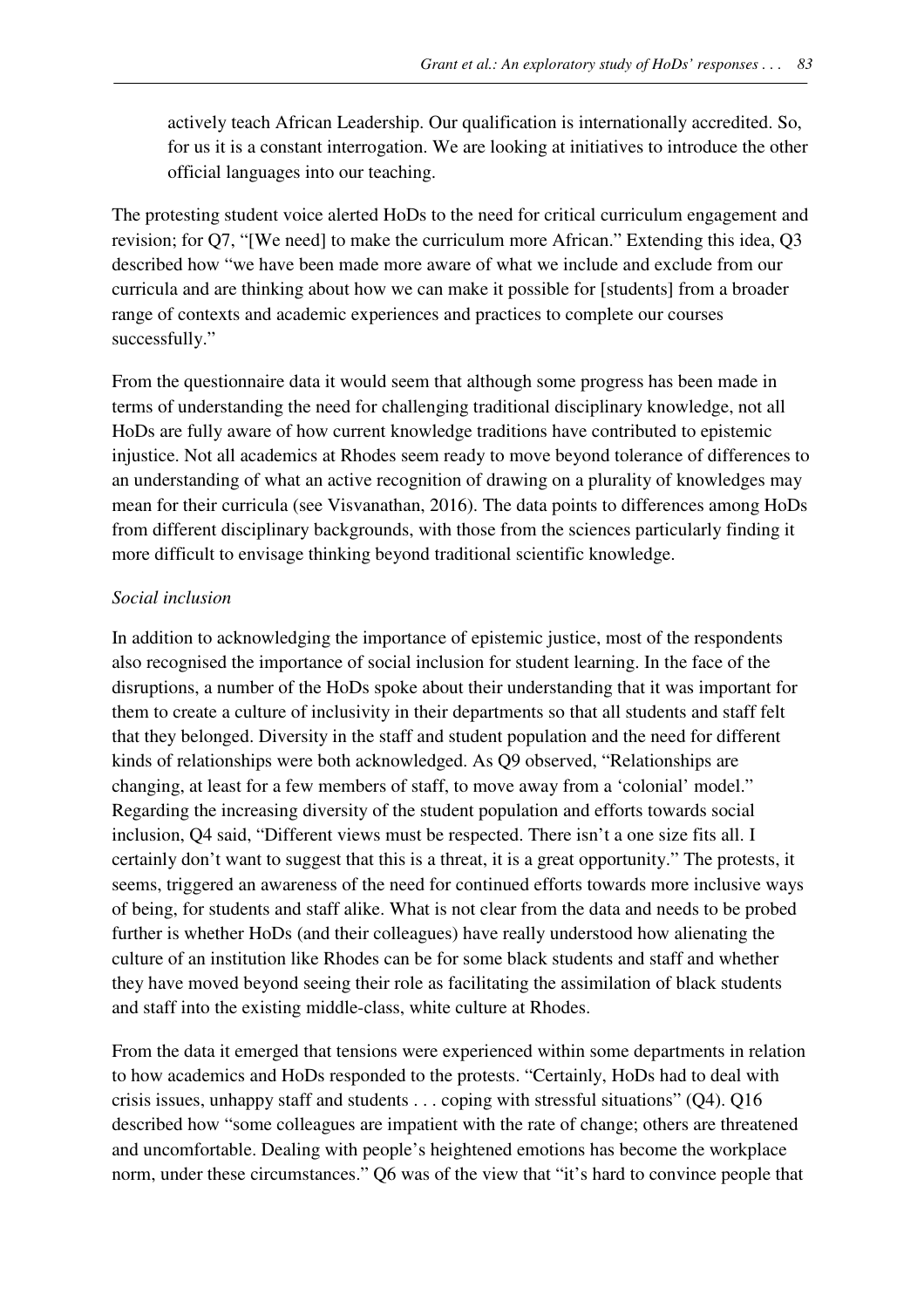change is good. There is a lot of reticence out there, a strong aversion to risk." Given the increasingly volatile situation during the protests, it is unsurprising that HoDs were concerned about the risks attached to their actions: as Q16 said, "It seems that the margin for error has increased, and any misstep is incredibly costly, personally and professionally." These findings echo Heleta's (2016) view that the calls for decolonisation have unsettled many SA academics, but in different ways and for different reasons. This is another aspect that needs dedicated attention in future research projects.

Emerging from the data was a strong understanding that as student cohorts have become increasingly diverse, academics need to pay attention not only to what is taught, but also to issues of teaching, learning, and assessment. For example, as Q11 put it, "So changes in the content we teach are important, but also the way we teach. We need to think about new and different ways for students to learn and develop knowledge." Q5 spoke of a renewed sensitivity to "content, teaching methods, text books prescribed and guest speakers used. There is more open questioning as to what is appropriate and relevant." Q16 said that s/he had "motivated for a change from sat exams to continuous assessment as being more fair, just, inclusive and appropriate to the subject."

A number of respondents expressed their awareness of the pedagogic implications of English as the language of learning and teaching at Rhodes: "I also often wonder about the issue of language and whether we should give this more consideration" (Q11). Q19 noted that there was a need to change assessment practices that favoured students with good English writing skills, while Q13 reported that in his/her department "the language of teaching and learning has become flexible, as it has become easier to switch codes . . . and our tutors helped a lot in this regard." Q1 described the need to challenge the linguistic status quo at universities in order to ensure that "students achieve academic literacy in English in order to make epistemic access possible, while at the same time affirming students' linguistic (and also class, gender, regional and cultural) diversity." These insights are significant and show that some HoDs and academics are thinking deeply about the role of language as an instrument of oppression and exclusion in colonial universities. They are beginning to understand the importance of using indigenous languages as resources for teaching and learning.

In summary, we argue that the data indicates that the majority of HoDs who responded to our questionnaire have begun to engage with issues of epistemic and social inclusion and have considered how important both are for ensuring that all students are given equal opportunities to learn and flourish.

## Conclusion

The tumultuous protests of 2015 and 2016 were an urgent call for the decolonisation of South African universities. Rhodes University, an historically white institution, was not exempt from this call. With its colonial history and its entrenched culture of whiteness, the university has struggled, since the official end of apartheid, to eradicate its racist, patriarchal discourses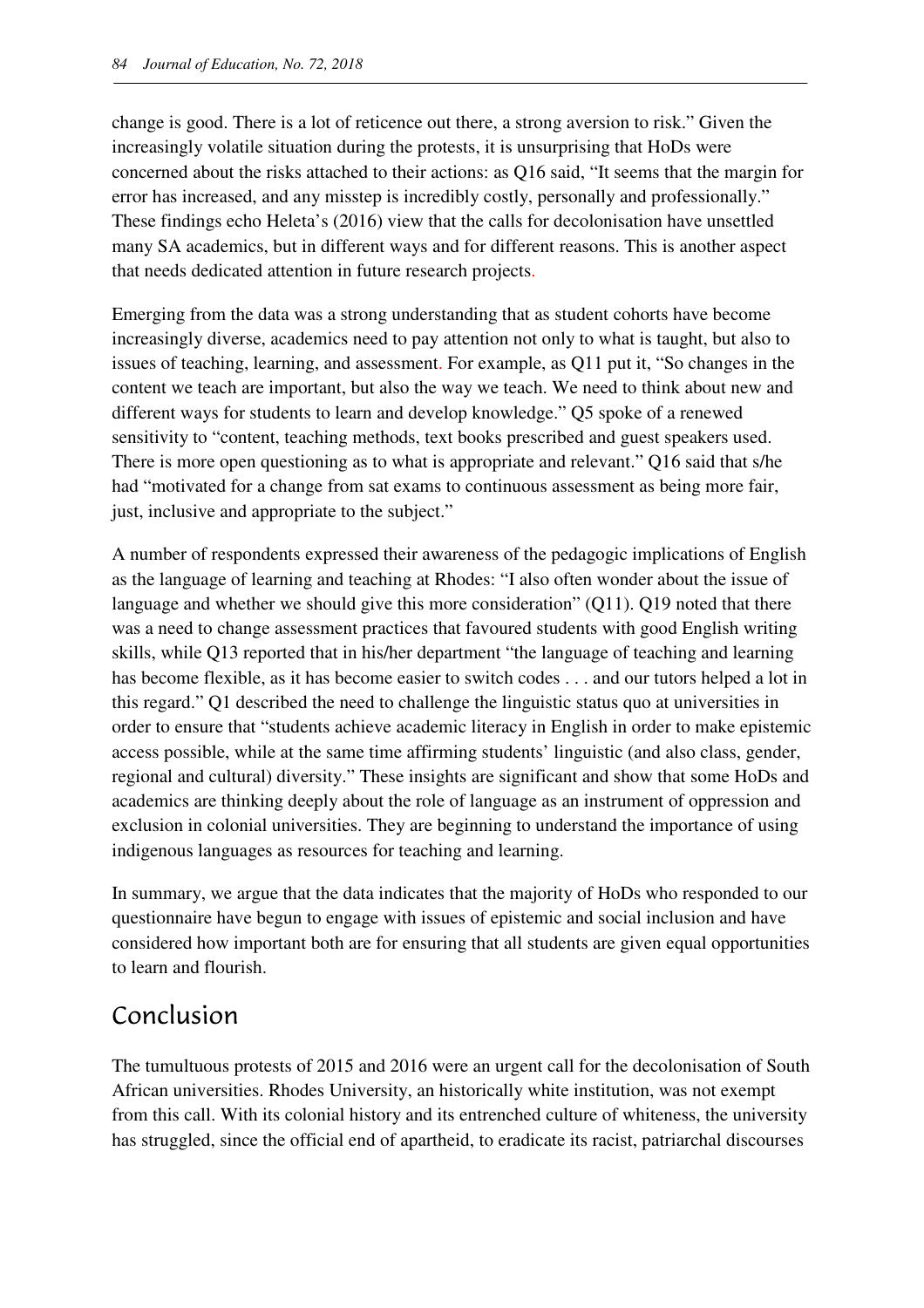and practices and bring about radical transformation which affirms and respects difference and the creation of an inclusive culture (Meth, 2017).

Despite the prevalence of a strong transformation discourse in the HE sector nationally, few academics at Rhodes had engaged deeply with it, perhaps because of a discourse of excellence prevalent in the Institution. It was thus only when the stronger decolonisation discourse was overtly foregrounded during the curriculum conference and the protests of 2015 and 2016 that many more academics and HoDs at Rhodes began to engage more seriously with what decolonisation could mean for them, their colleagues, and their students.

Against this background, our research sought to understand how HoDs conceptualised their roles in response to the calls to decolonise. From our analysis of the data it is clear that the student calls had disrupted the taken-for-granted culture and practices in many departments at Rhodes, more so in the humanities than in some science departments. For the most part, HoDs acknowledged that, prior to the protests, they had not paid sufficient attention to the increasing student diversity in their departments and had not adequately considered student feelings of exclusion and othering as a consequence of this rapidly changing student body. The protests therefore prompted many HoDs into action; collectively, with willing colleagues, they began to reflect on and critique the social and epistemic practices in their departments. Epistemically, this has led to many beginning to question the knowledges privileged in curricula. Socially, this has led to an increased awareness of, and value attributed to, social differences in the student body, particularly in relation to race, gender, language, and socio-economic backgrounds, and, most significantly, what these differences mean for teaching, learning, and assessment.

A closer reading of the data, however, revealed that an incremental approach to change is preferred by many HoDs. As custodians of the academic project, they are open to tackling discourses of colonisation, patriarchy, racism, sexism, and the culture of whiteness at Rhodes, but they are cautious, rather than radical, in this endeavour. This stands in stark contrast to the protesting students who called for radical transformation and the immediate inclusion of "methods, people and ideas where they have been systematically excluded" (Alasow 2015, n.p).

This complex and fraught array of challenges faced by HoDs during the protests, propelled many of them into rethinking their academic leadership roles. The protests highlighted that traditional forms of leadership that focus only inwards on the organisation currently have little purchase in HEIs because they carry with them the legacies of "patriarchy, 'governmentality,' hierarchical administrative practices, authoritarianism, and domination" (Weiner, 2003, p. 89). Some HoDs began to realise the need for an alternative form of leadership that could focus outwards on society, one that would embrace dialogue with staff and students about difficult issues of equity, equality, and inclusion as an integral part of their role. Transformative leadership, as such an alternative, recognises that higher education is not only about individual achievement but also about public good; it is about democratic citizenship and participation of all in civil society (Shields, 2009). HoDs, in their role as transformative leaders, are therefore called on to engage with students, listen genuinely to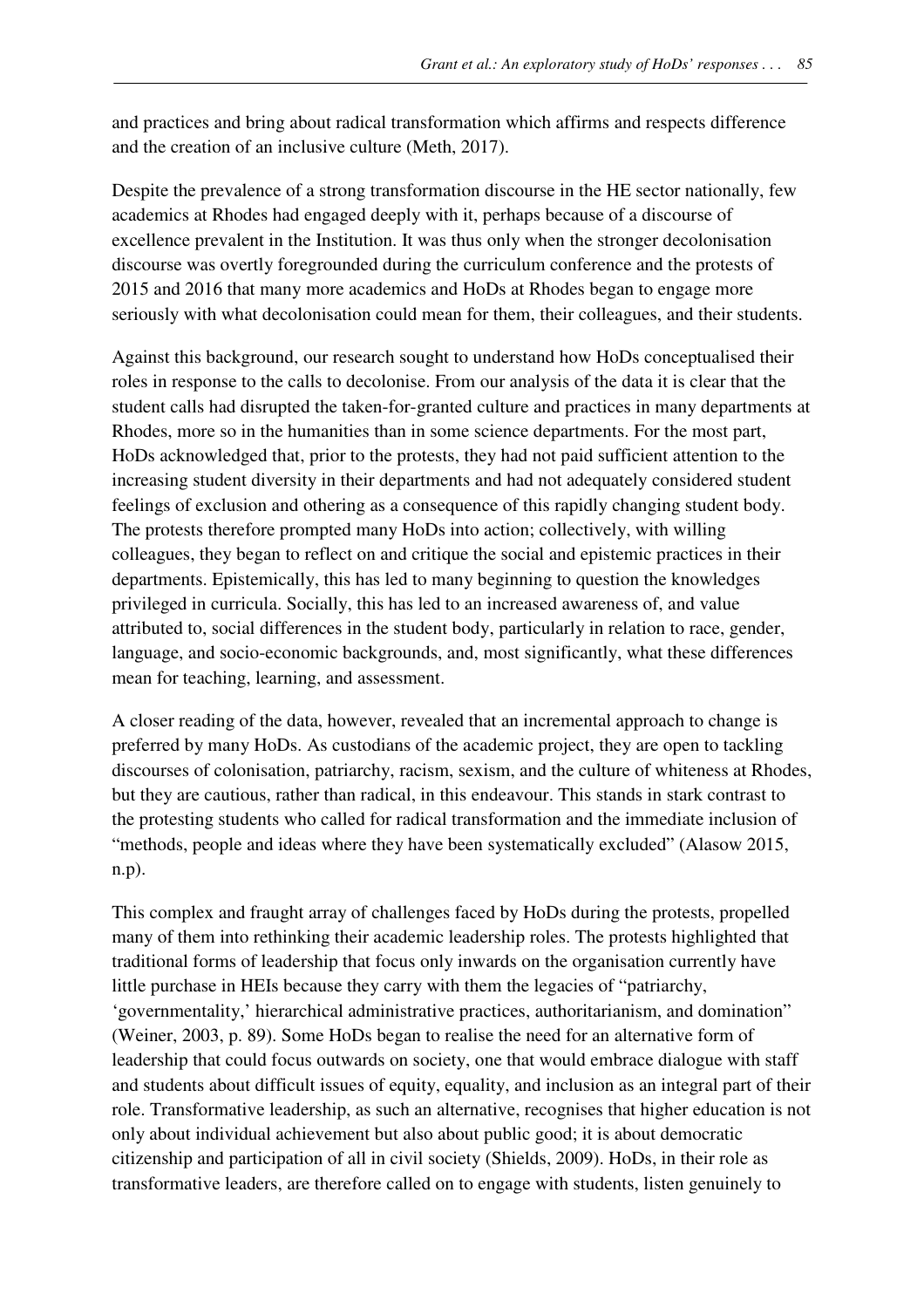them, take cognisance of what they say, and create opportunities for them to participate in decision-making practices in order to develop as democratic citizens.

There is still much work to be done at Rhodes before it can be called a home for all. To date, and despite the attempts of many HoDs to bring about changes in their departments, the institution "has yet to succeed in uprooting inherited cultures and practices and bringing about the far-reaching transformations that are necessary and long overdue" (Meth, 2017, p. 105).

### References

- Alasow, J. (2015, March 23). What about 'Rhodes University must fall?' *Daily Maverick*. Retrieved from https://www.dailymaverick.co.za/opinionista/2015-03-23-what-aboutrhodes-university-must-fall/#.WJXHFDidfTQWhat about 'Rhodes (University) must fall
- Astin, A., & Astin, H. (2000). Leadership reconsidered: Engaging higher education in social change. Retrieved from https://files.eric.ed.gov/fulltext/ED444437.pdf
- Badat, S. (2009). Theorising institutional change: Post-1994 South African higher education. *Studies in Higher Education, 34*(4), 455–467.
- Badat, S. (2016). Deciphering the meanings, and explaining the South African higher education student protests of 2015–2016. *Pax Academia, 1*, 71–106.
- Becker, A. (2017). Rage, loss and other footpaths of subjectification, decolonisation and transformation in higher education. *Transformation in Higher Education, 2*, 1–7.
- Bryman, A. (2007). Effective leadership in higher education: A literature review. *Studies in Higher Education, 32*(6), 693–710.
- Bush, T. (1995). *Theories of educational management* (2nd ed.). London, UK: Paul Chapman.
- CMoloi, K., Makgoba, M. W., & Miruka, C. O. (2017). (De)constructing the #FeesMustFall campaign in South African higher education. *Contemporary Education Dialogue, 14*  (2), 21–23.
- De Oliveira Andreotti, V., Stein, S., Ahenakew, C., & Hunt, D. (2015). Mapping interpretations of decolonization in the context of higher education. *Decolonization: Indigeneity, Education & Society, 4*(1), 21–40.
- Department of Education. (2008). *Report of the ministerial committee on transformation and social cohesion and the elimination of discrimination in public higher education institutions, Final Report*. Pretoria, RSA: Department of Education.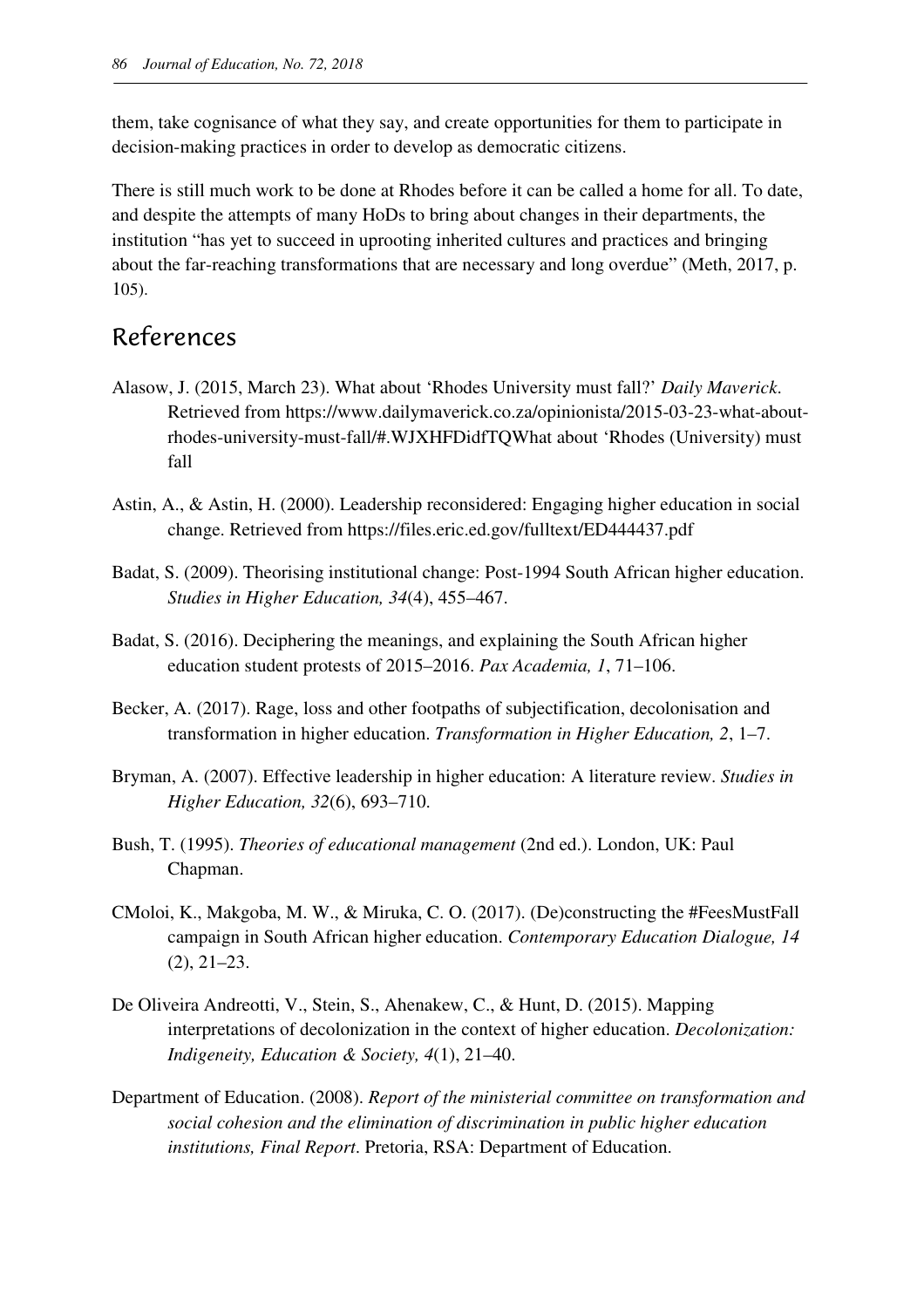- Engeström, Y. (2015). *Learning by expanding: An activity theoretical approach to development research* (2nd ed.). Cambridge, UK: Cambridge University Press.
- Grosfoguel, R. (2007). The epistemic decolonial turn: Beyond political-economy paradigms. *Cultural Studies of Science Education*. Retrieved from http://www.tandfonline.com/doi/full/10.1080/09502380601162514
- Heleta, S. (2016). Decolonisation of higher education: Dismantling epistemic violence and eurocentrism in South Africa. *Transformation in Higher Education 1*(1), 1–8.
- Jansen, J. D. (2005). The color of leadership. *The Educational Forum 69*, 203–211.
- Leibowitz, B. (2017). Cognitive justice and the higher education curriculum. *Journal of Education*, *68*, 93–112.
- Mabizela, S. (2015). Graduation 2015: Vice-chancellor's welcome address, Grahamstown, RSA. Retrieved from http://www.ru.ac.za/search/?q=Dr+Mabizela+Graduation+address+2015.
- Maylam, P. (2005). Rhodes University: Colonialism, segregation and apartheid, 1904–1970. *African Sociological Review, 9*(1), 14–22.
- Maldonado-Torres, N. (2011). Thinking through the decolonial turn: Post-continental interventions in theory, philosophy, and critique—An introduction. *TRANSMODERNITY: Journal of Peripheral Cultural Production of the Luso-Hispanic World, 1*(2), 1–15.
- Mbembe, A. (2015). Decolonizing knowledge and the question of the archive. *Aula Magistral Proferida*. Retrieved from https://wiser.wits.ac.za/system/files/Achille%20Mbembe%20- %20Decolonizing%20Knowledge%20and%20the%20Question%20of%20the%20Arc hive.pdf.
- Mamdani, M. (2016). Between the public intellectual and the scholar: Decolonization and some post-independence initiatives in African higher education. *Inter-Asia Cultural Studies 17*(1), 68–83*.*
- Meth, O. (2017). #FeesMustFall at Rhodes University: Exploring the dynamics of student protests and manifestations of violence. In M. Langa (Ed.), #*Hashtag: An analysis of the #FeesMustFall movement at South African universities* (pp. 97–107). Johannesburg, RSA: Centre for the Study of Violence and Reconciliation.
- Naicker, C. (2016). From Marikana to # Feesmustfall: The praxis of popular politics in South Africa. *Urbanisation and Health Newsletter 1*(1), 53–61.
- Ngugi, W. T. O. (1981). *Decolonising the mind: The politics of language in African literature*. Nairobi, Kenya: East African Educational.